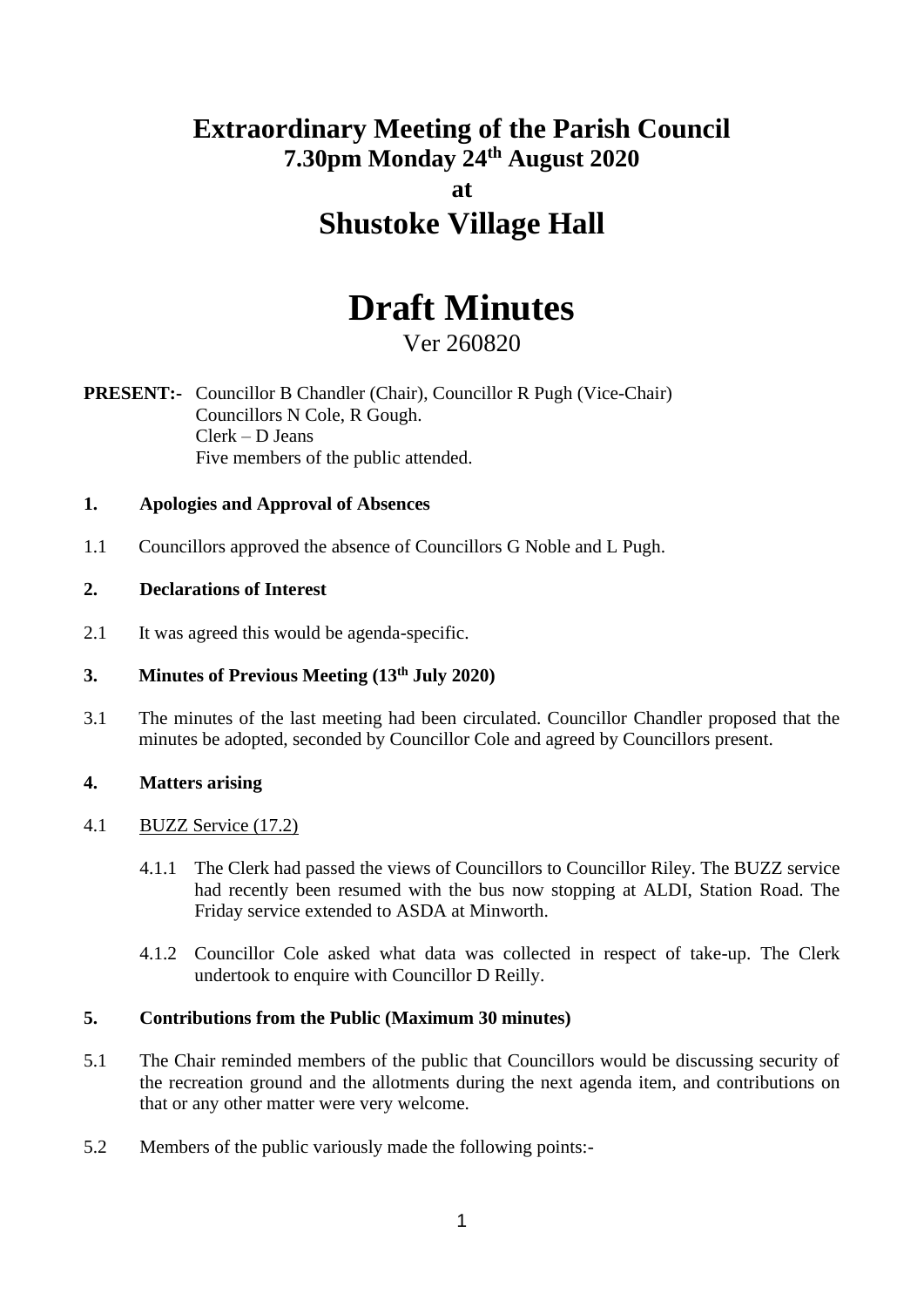- a) Access was required for parents to park within the recreation ground during term time to prevent obstruction and inconvenience to local residents.
- b) The current opening hours of 6am to 6pm, Monday to Friday were working well.
- c) Staggered start times for pupils being introduced as part of coronavirus-related measures might reduce congestion.
- d) Staggered start times might mean that parents with siblings stayed longer in the car park.
- e) The School should take responsibility for opening and closing the gate as access was primarily of benefit to parents delivering and collecting children.
- f) Several vehicles arrived in the evening but left when presented with a locked gate.
- g) The current arrangement had reduced problems in the area.
- h) Significant problems were anticipated if the gates were locked during the school day.

## **6. Village Crime and Disorder Issues**

- 6.1 The Chair introduced the problems being experienced at the Recreation Ground and asked Councillors to take full regard of the comments made by members of the public.
- 6.2 The Chair of the Allotments (having given his apologies for absence) had written to the Clerk to advise that his members felt that to have the gates locked at all times would compromise the ability of the emergency services to attend the Allotment site in an emergency. They had also commented that to open and lock the gate as they arrive and on their exit of the car park, would present an unnecessary inconvenience and additional responsibility. Allotment members, however, were not averse to having the gates locked from 6pm to 6am.
- 6.3 The Clerk reported that a further allotment holder had provided a written submission expressing her personal concern that a locked gate would prevent or delay access by emergency services, should there be an incident on the allotments, leaving the Council, in her view, legally liable. She had suggested the gate was opened by the first plot holder arriving and left open until 6pm in the summer, or dusk in the winter.
- 6.4 The Clerk advised that the pedestrian gate remained unlocked at all times, and that the Council was unlikely to be under any legal liability to provide unrestricted access for emergency services' vehicles to Council-owned land. Councillor Gough added that the emergency services were aware of the locked gate and had been given the lock code.
- 6.5 Councillor Cole felt that the current arrangements had worked well and should be continued.
- 6.6 Councillors discussed the benefit of parking restrictions in Wilkinson Way but agreed that the Council would need to canvass the views of residents prior to decision being made. However, the Clerk was asked to ascertain what process was required to have such restrictions installed.
- 6.7 Following further discussion, Councillor Gough proposed that the recreation ground gates should remain open from 6am to 6pm, Monday to Friday during term time only, and that the impact would be monitored and the decision reviewed at the next two Council meetings. This was seconded by Councillor Cole and agreed by Councillors present.
- 6.8 The Clerk was asked to write to the School to request the caretaker close and lock the gates each weekday evening.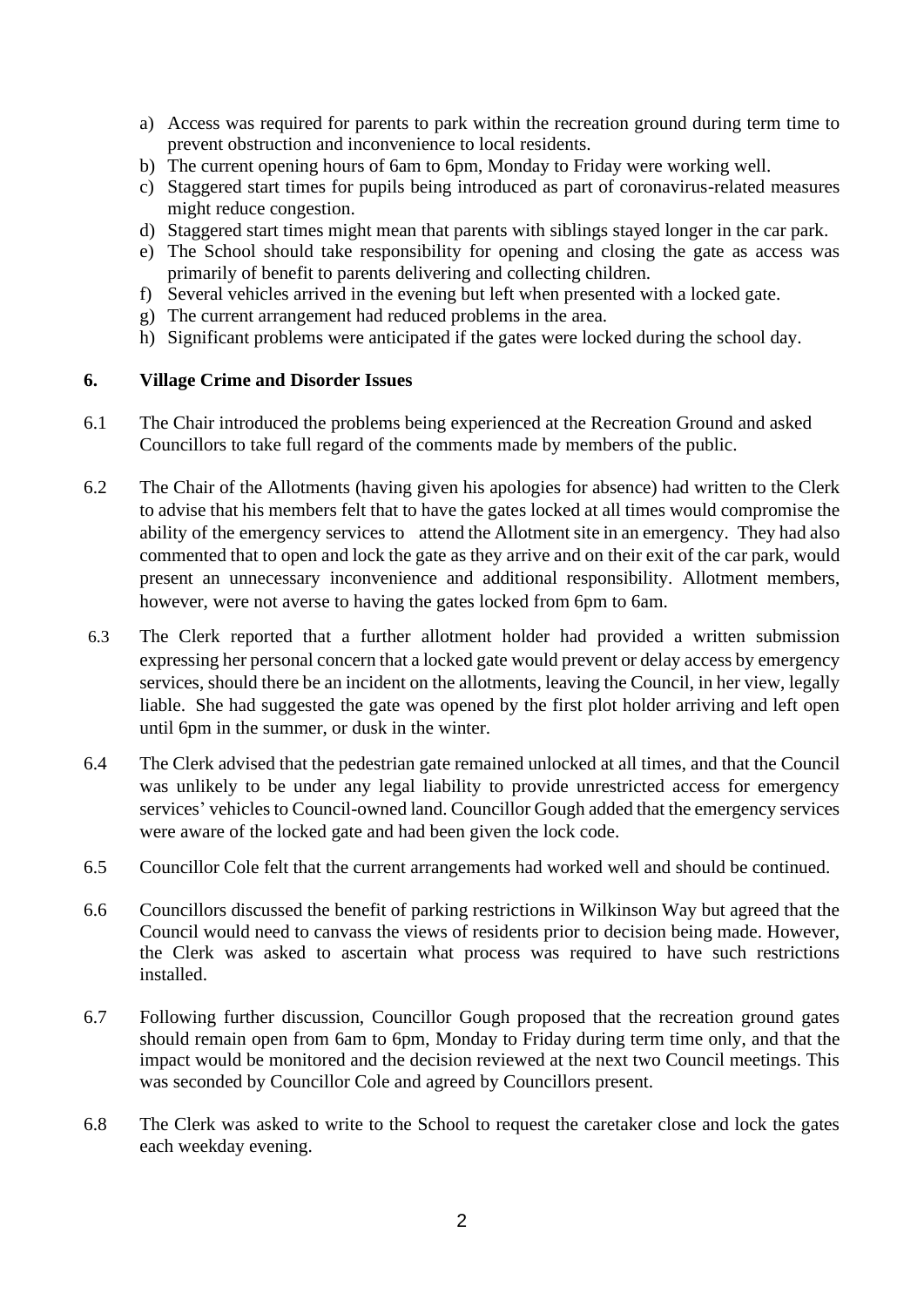6.9 Councillors reported that previous problems and issues in respect of the Reservoir had now abated.

## **7. Coronavirus Crisis Update**

- 7.1 The Clerk advised that he understood local authority responses had been scaled down, but the published telephone help line remained in use. The Council had received a 'Thank You' card from the County's Lord Lieutenant for the work of the Council during the coronavirus pandemic.
- 7.2 Councillors reported no further issues.

## **8. Financial Report**

- 8.1 The appointed external auditor had confirmed receipt of the Council's 2019-20 accounts and had advised no further action was required by the auditor unless a member of the public raised a query. The scheduled period for public enquiries had now expired.
- 8.2 The Clerk had circulated the Council's accounts to  $4<sup>th</sup>$  August 2020. The Clerk had also circulated an update of the 2020/21 budget position. There were minor variances on two spending headings, but no significant variations, to date. Councillor Cole proposed acceptance of the accounts, seconded by Councillor Chandler and this was agreed by Councillors present.
- 8.3 The Chair and Councillor R Pugh examined recent invoices and the payment schedule for the period to 14th July to 23rd August 2020 which were signed.
- 8.4 The Clerk reported that the appointment of an odd-job person had been previously discussed but no decision had been made. There was no specific budget for such work, but the Clerk advised that Councillors could resolve to absorb such spending within the Grounds Maintenance budget code, during 2020/21. Councillors were supportive of the idea and it was agreed that applications would be sought within the next Connecting Four magazine.
- 8.5 The Clerk reported that new Local Government pay scales had been published with effect from 1<sup>st</sup> April 2020, along with an increase in annual leave. The published figures of scales for 2019/20 differed from those currently in use and the Clerk needed to clarify the situation.

## **9. Planning Matters**

- 9.1 There had been no recent Shustoke planning applications.
- 9.2 The Clerk provided an update on two separate local concerns which had been raised with the Parish Council – installation of a portacabin and the construction of a border wall along the residential property adjacent to the Church. The Clerk had visited the portacabin householder who had subsequently moved the structure behind the building line. Both had been subject to site visits and enquiries by a NWBC Enforcement Officer who had confirmed there were no breaches of planning regulations.

## **10. Horticultural Services**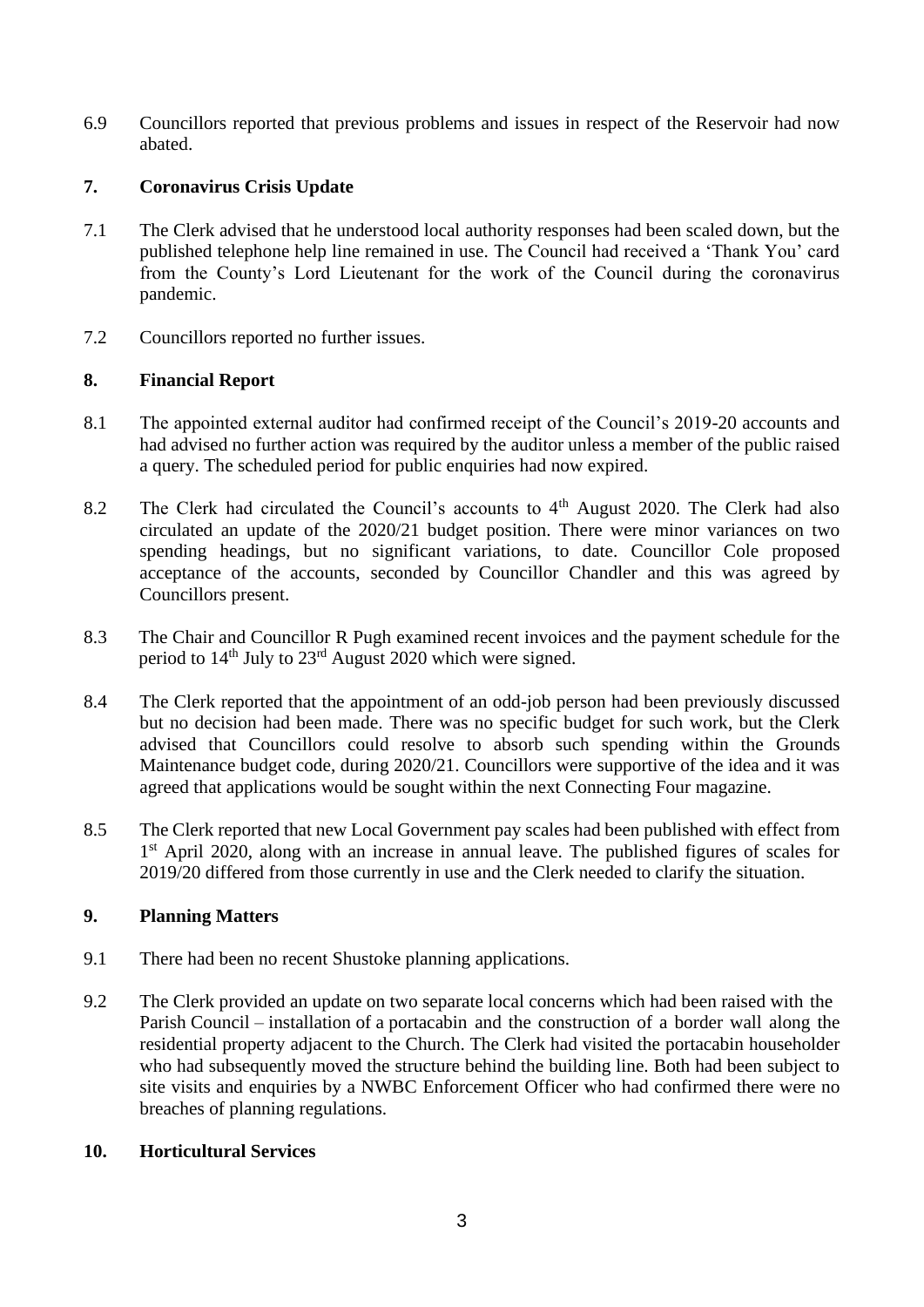10.1 The Village Hall Committee had requested that the contractor brought forward the Hall hedgecutting, scheduled for September, and this had been arranged.

## **11. Recreation Ground Play Equipment**

- 11.1 The Clerk reminded Councillors that quotes had been sought for the removal of the existing play equipment and making good, but only one quote had been received, despite subsequent contact with a second potential contractor. He advised that in view of the relatively low expenditure involved, the quote could be accepted by Councillors if they felt no further quotes were likely without excessive delay or inconvenience.
- 11.2 Councillors agreed that the situation was exceptional and resolved to consider a single quote. Following discussion, the quote was accepted, and the Clerk asked to inform the contractor, accordingly.
- 11.3 Councillors Gough advised that a plan for new play equipment had been received from one contractor who had sent the quote directly to the Clerk. She anticipated a second plan in due course. In view of the likely cost additional funding would need to be sought through grants or sponsorship.
- 11.4 Councillor Chandler proposed that Councillor Gough continued to liaise with potential suppliers on behalf of the Council, distancing herself from any subsequent discussion of quotations. This was seconded by Councillor Cole and agreed by Councillors present.

## **12. Road Safety Issues**

12.1 No response to the Council's queries had been received from Councillor Hayfield nor Warwickshire County Council.

## **13. Reports from County and Borough Councillors**

13.1 No County or Borough councillors were in attendance.

## **14. Report from Village Hall Management Committee**

- 14.1 Councillor Cole provided a report on behalf of the Village Hall Management Committee which had recently met to discuss and agree a Hall risk assessment to allow events to be held subject to the required mitigation measures.
- 14.2 Several regular hirers had yet to return but the number of bookings was slowly growing.
- 14.3 Councillor Cole was optimistic that the coronavirus-related grant would be received from the Borough Council.

## **15. Reports from Parish Councillors**

15.1 Defibrillator